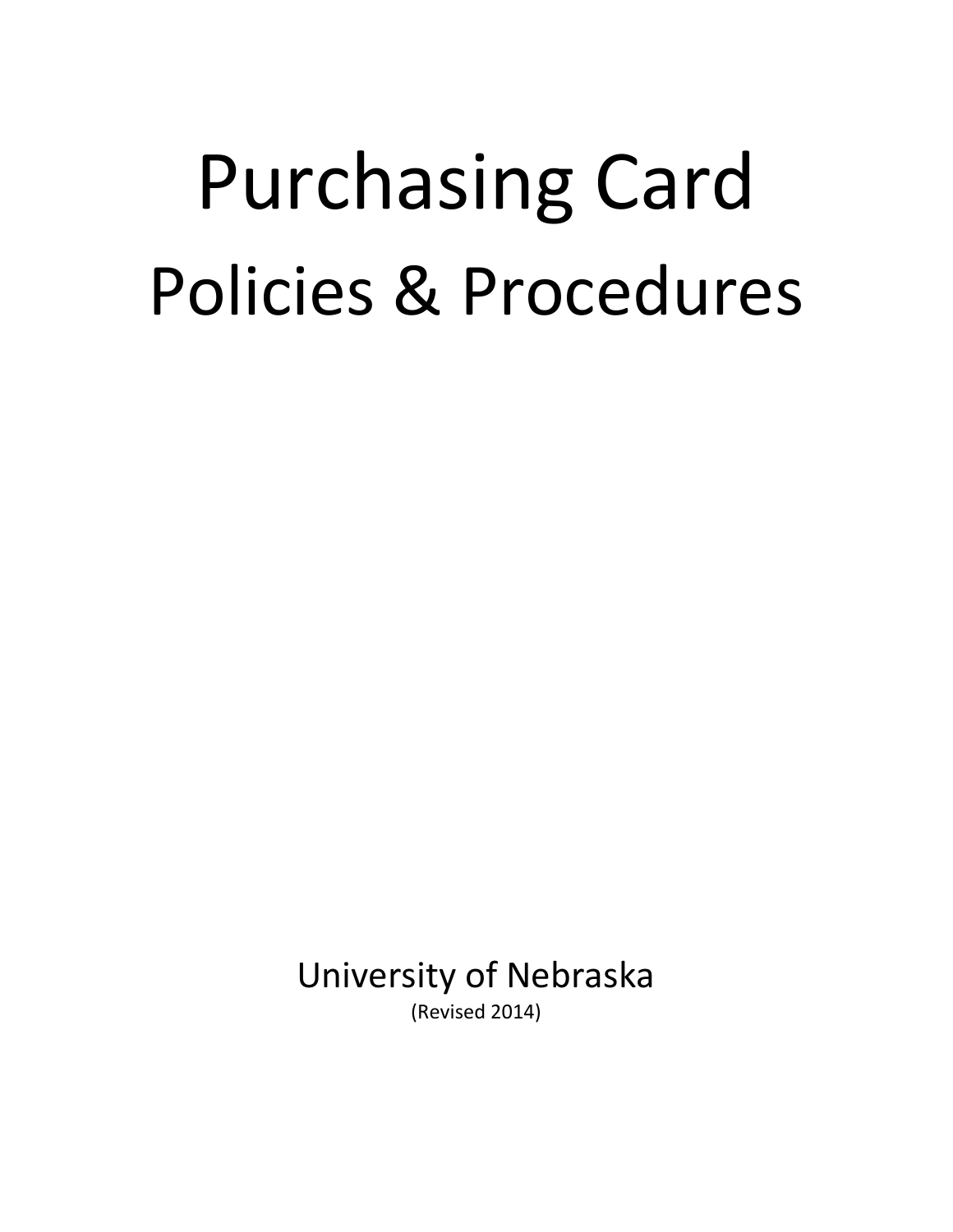# *Purchasing Card Policies and Procedures Table of Contents*

| <b>Purchasing Card Policies</b>                           |                |
|-----------------------------------------------------------|----------------|
| <b>Basis of the Policy</b>                                | 3              |
| Purpose                                                   | 3              |
| <b>Authority over Purchasing Cards</b>                    | 3              |
| <b>Purchasing Card Procedures</b>                         |                |
| <b>Obtaining a Purchasing Card</b>                        | 5              |
| <b>Issuing of Purchasing Cards</b>                        | 5              |
| <b>Purchasing Card Limits</b>                             | 5              |
| <b>Purchasing Card Utilization</b>                        | 6              |
| P-Card Holder Responsibilities                            | 6              |
| Reconciler's Responsibilities                             | $\overline{7}$ |
| Monitoring Activities and Other Business & Finance Review | 8              |
| <b>Documentation Requirements</b>                         | 8              |
| <b>Record Retention</b>                                   | 9              |
| <b>P-Card Controls</b>                                    | 9              |
| How to use the Purchasing Card                            | 9              |
| <b>Acceptable Purchases</b>                               | 10             |
| <b>Prohibited Purchases</b>                               | 10             |
| Procedures for Violations of the Purchasing Card Policy   | 11             |
| <b>Purchasing Card Exceptions</b>                         | 11             |
| <b>Purpose for Merchant Category Codes</b>                | 11             |
| <b>Third Party Providers</b>                              | 11             |
| Rebates, Rewards, Promotional Items                       | 12             |
| Sales Tax                                                 | 12             |
| Preferred Vendor Contracts and eSHOP                      | 12             |
| <b>Emergency Planning and Preparedness</b>                | 12             |
| Attempts on the Card (aka Declines)                       | 12             |
| <b>Contact Information</b>                                | 13             |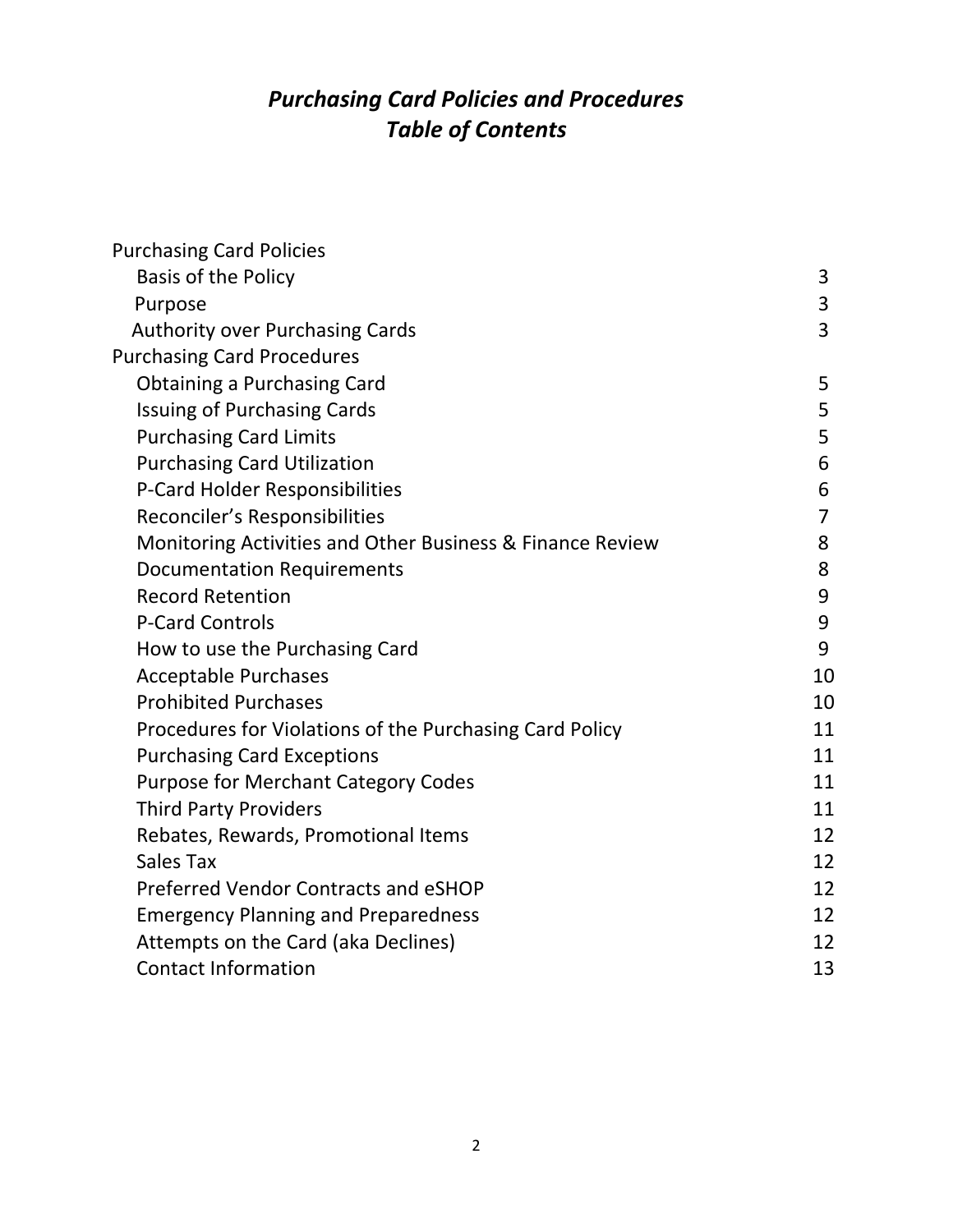# *Purchasing Card Policy*

#### **1. Basis of the Policy**

The University of Nebraska is responsible for paying for business related expenses that support its mission. Employees and affiliates are responsible for prudently using University resources for business related purchases, and the University provides a Purchasing Card (P‐Card) Program to allow designated employees and affiliates to do so.

#### **2. Purpose**

This policy is designed to provide readily available guidance to employees and affiliates who need it through delineation of authorities and responsibilities, documentation of procedures, and description of controls and control‐related procedures for the purpose of increasing employee and affiliate understanding. Designated employees and affiliates who have been granted the privilege and trust of using a Purchasing Card must follow the established Policies and Procedures to ensure continued purchasing card program success.

# **3. Authority over Purchasing Cards**

Under *Policies of the Board of Regents*, the Vice President for Business and Finance is charged with establishing uniform standards relating to purchasing. Policies also state that each principal business officer (Vice Chancellor for Business and Finance) may establish campus purchasing policies and procedures which are supplemental to and consistent with this purchasing (and therein, P‐Card) policy. Nothing herein shall be construed to prohibit the Vice Chancellor for Business and Finance (hereinafter Vice Chancellor) from establishing campus P‐Card policies and procedures which are more restrictive; however, those supplemental policies must be signed by the Vice Chancellor and formally appended to this policy. Note that each campus has its own addendum attached to this policy in which it sets out more campus‐specific information and requirements.

The Vice Chancellor at each campus has been given the responsibility for the management of its P‐Card program. The Vice Chancellor has designated a P‐Card Administrator, who is responsible for the overall management of the P-Card Program, including the administration of these Policies and Procedures. Purchasing responsibility is delegated to the user department which is responsible for selecting and authorizing card holders and reconcilers. Departments should develop effective controls to ensure sound financial management. Designated staff in the Division of Business & Finance is available to provide technical assistance in developing financial controls. To ensure the continued success of the P‐ Card Program and to meet financial requirements, periodic reviews to verify transactions will be conducted by the Division of Business & Finance.

The P‐Card represents the University's trust in the P‐Card holder as a responsible employee and affiliate who will safeguard and protect University assets. The P-Card should be used only by the individual named on the card. The P-Card holder must safeguard against the use of the card by anyone but the P-Card holder.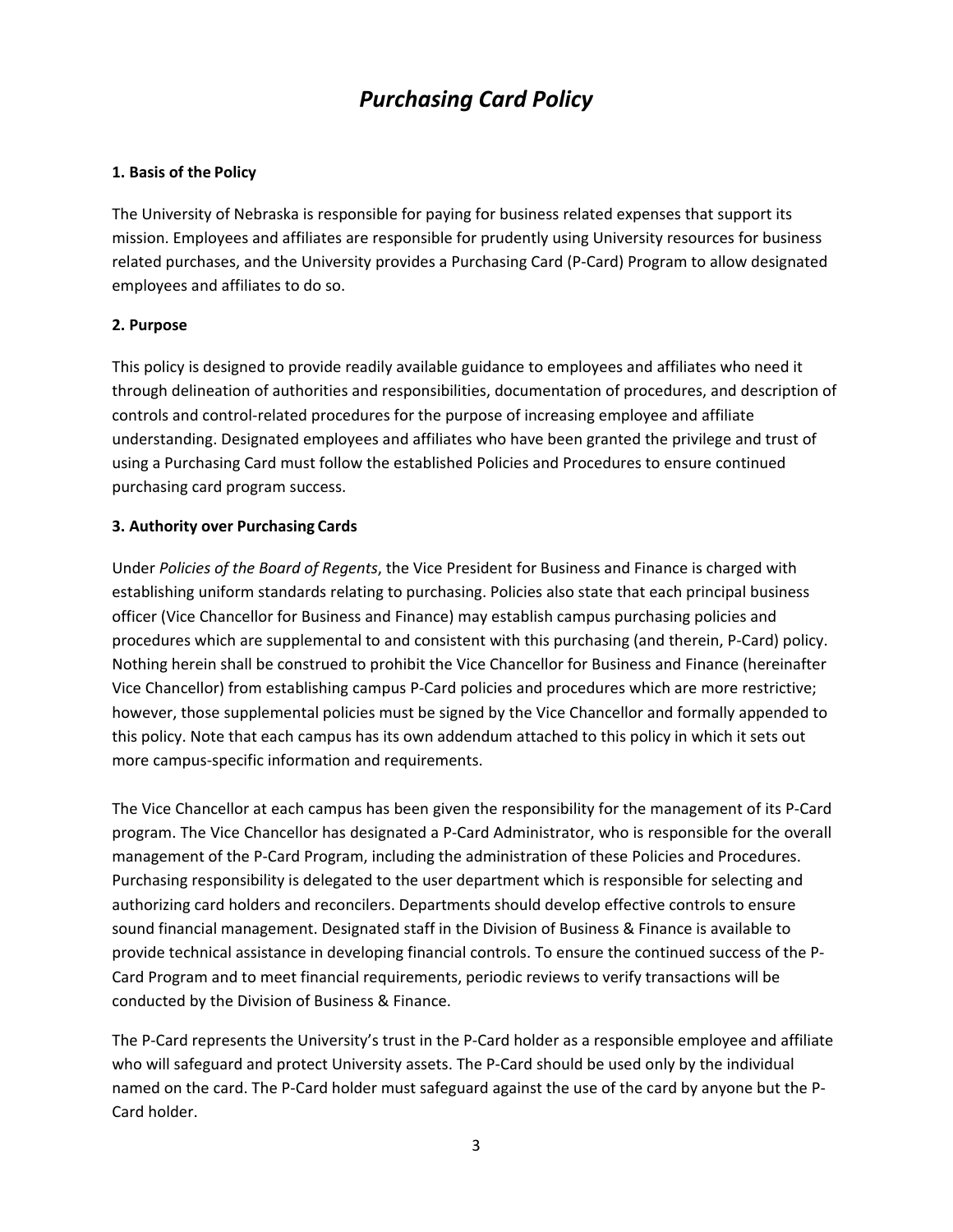Purchasing authority is delegated to designated employees and affiliates by their Departments to make business related purchases with a P‐Card not to exceed a single transaction limit as specifically approved. The P‐Card may not be used for any personal expenses. Unauthorized use may be cause for the immediate cancellation of the card.

The authority to enforce P‐Card Policies is the responsibility of the Vice Chancellor. When a business case exists, limited exceptions to the P‐Card Policies and Procedures may be granted upon written request from the user department and with written approval from the designated authority within the Division of Business & Finance.

For more detailed information, see Purchasing Card Procedures.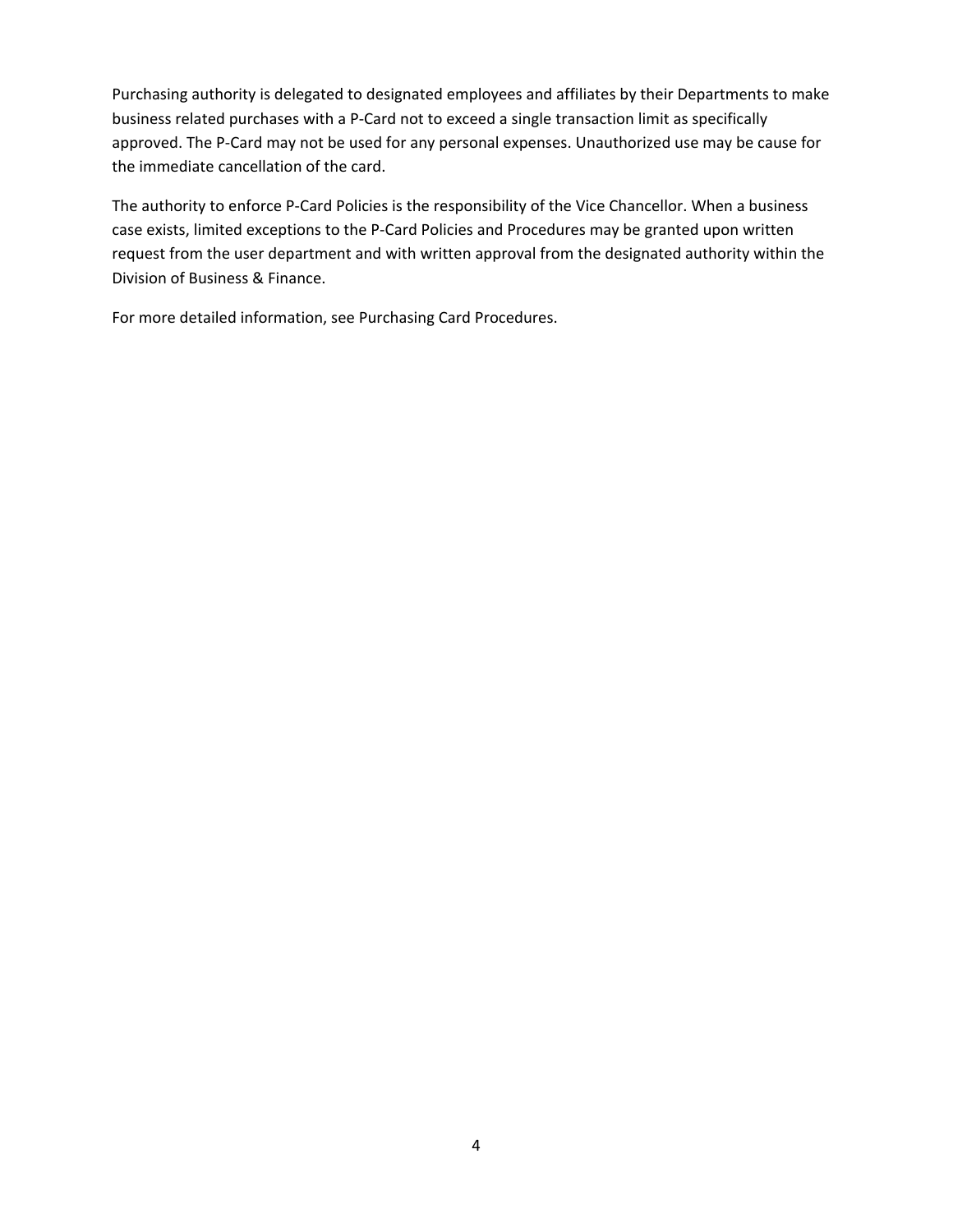# *Purchasing Card Procedures*

The University of Nebraska Procurement Card (P‐Card) simplifies purchase and payment of certain items and services costing \$4,999 or less. The P‐Card bank pays vendors directly for purchases within a short period of time, and the University issues a payment to the bank for all University charges. Because of these process efficiencies the University encourages departments whenever possible (except in cases where the University has eSHOP or a preferred vendor contract, which is covered by a separate policy) to use a P‐Card for purchase of supplies, small equipment and services from any authorized vendor who accepts a P‐Card. This is in accordance with applicable Purchasing and P‐Card procedures.

The University is held to a high level of accountability for its business practices. As such, every reasonable effort must be made to ensure that funds are used in a responsible and appropriate manner. The use of the P-Card must be within the parameters of the general and specific restrictions in this document.

#### **1. Obtaining a Purchasing Card**

To obtain a P‐Card, an employee or affiliate must complete an application, a training program, and a cardholder agreement. All applications are subject to the approval from the Division of Business & Finance. Each cardholder may have only one P‐Card and the cardholder must be an employee or affiliate. In rare instances, where a business need exists, more than one card may be issued to a cardholder. This may be allowed only if approval has been granted, in advance, in writing from the campus' Vice Chancellor or his/her designee.

Sound business practices require that an individual other than the cardholder approve and reconcile all purchases made by the cardholder. Therefore, each cardholder must have an approver and a reconciler. The department head or administrator shall assign a reconciler for each cardholder.

It is recognized that due to the limitations in number of staff, campuses may employ a "pooling concept", whereby a pool of reconcilers can be established to create the separation of duties sought in this policy.

#### **2. Issuing of Purchasing Cards**

The University in coordination with P-Card bank issues P-Cards. P-Cards include the name of the cardholder, institution, and the Nebraska sales tax exemption number. Cardholders may have to show identification and sign for the purchasing card.

#### **3. Purchasing Card Limits**

The normal maximum dollar amount per transaction is \$4,999. The normal monthly transaction dollar limit is \$10,000. If the department chair, head, or administrator provides adequate justification, the per transaction and/or monthly transaction limit can be adjusted if approved by the Division of Business & Finance.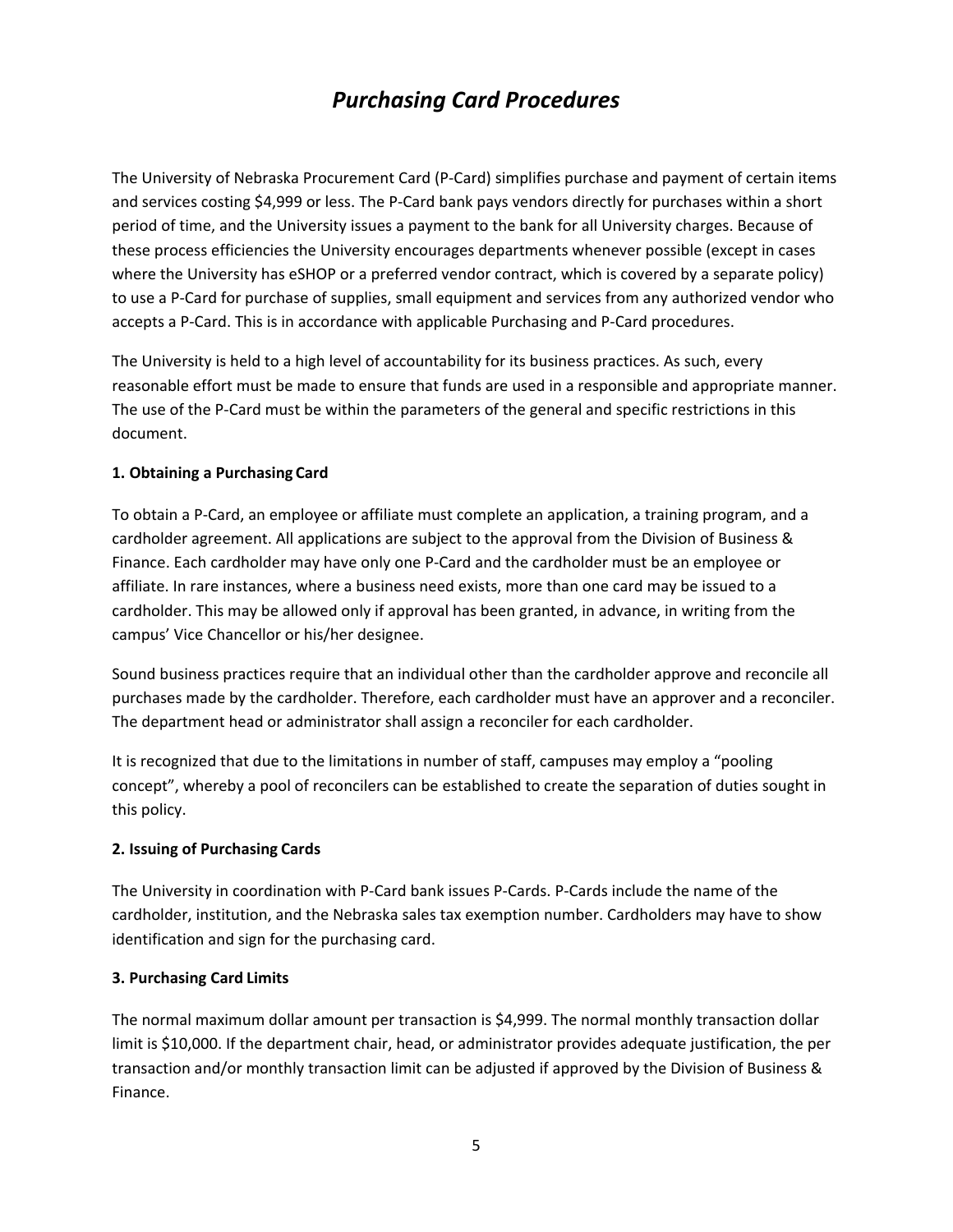P‐Card limits (i.e., individual transaction and monthly total), initially determined at the time of application may be adjusted temporarily or permanently. All changes must be requested and approved in writing. Individuals able to request limit changes include the department head, chair, dean, or director or the Approving official. Requests should be submitted to the Manager of Card Programs. Requests should include whether the change is temporary or permanent, reason(s) for change and an identification of the cardholder(s) involved.

In rare instances, where a business need exists, a single purchase exceeding \$4,999 may be allowed only if approval has been granted, in advance, in writing from the Division of Business & Finance.

# **4. Purchasing Card Utilization**

Utilization of the P-Card will be reviewed by the Division of Business & Finance. The purpose of the review is to verify that all cards are needed and that the card limits are set appropriately. Underutilized P‐Cards may be cancelled.

To ensure the continued success of the P‐Card program and to meet financial requirements, periodic reviews to verify transactions will be conducted. Adequate documentation must be maintained by the cardholder's reconciler or source department to support the propriety of the transactions. Cardholders must forward all supporting documentation to the reconciler who has been assigned the responsibility of record retention. These receipts are required for the verification of the transactions and for proper expense allocation of the purchases.

# **5. P‐Card Holder Responsibilities**

The cardholder is responsible for knowing and applying all of the Policies and Procedures related to the P‐Card Program. The cardholder must:

- a. Complete an application for a P‐Card;
- b. Complete the University P‐Card training;
- c. Sign the cardholder agreement;
- d. Secure the card (examples may include a safe or locked cabinet or drawer). A photocopy of a P‐Card should never be made to provide to others or have on file.
- e. Report the loss of the card immediately to the issuing bank and to the Division of Business & Finance;
- f. Ensure compliance with P‐Card Policy and Procedures;
- g. Ensure that purchases are made only for approved University‐related business purposes;
- h. Provide documentation to the reconciler in a timely manner;
- i. Ensure the proper use of the University of Nebraska's sales tax exemption (which is provided during training);
- j. Confirm that deliveries match orders, coordinate returns, and contact the Division of Business & Finance regarding unresolved issues;
- k. Ensure that the proper University cost objects are charged for the purchases;
- l. Address any questions regarding the use of the P‐Card to the Division of Business & Finance;
- m. Identify disputed purchases and contact the merchant to resolve. Disputes must be resolved within 60 days of the transaction;
- n. Abstain from splitting transactions to circumvent spending limits; and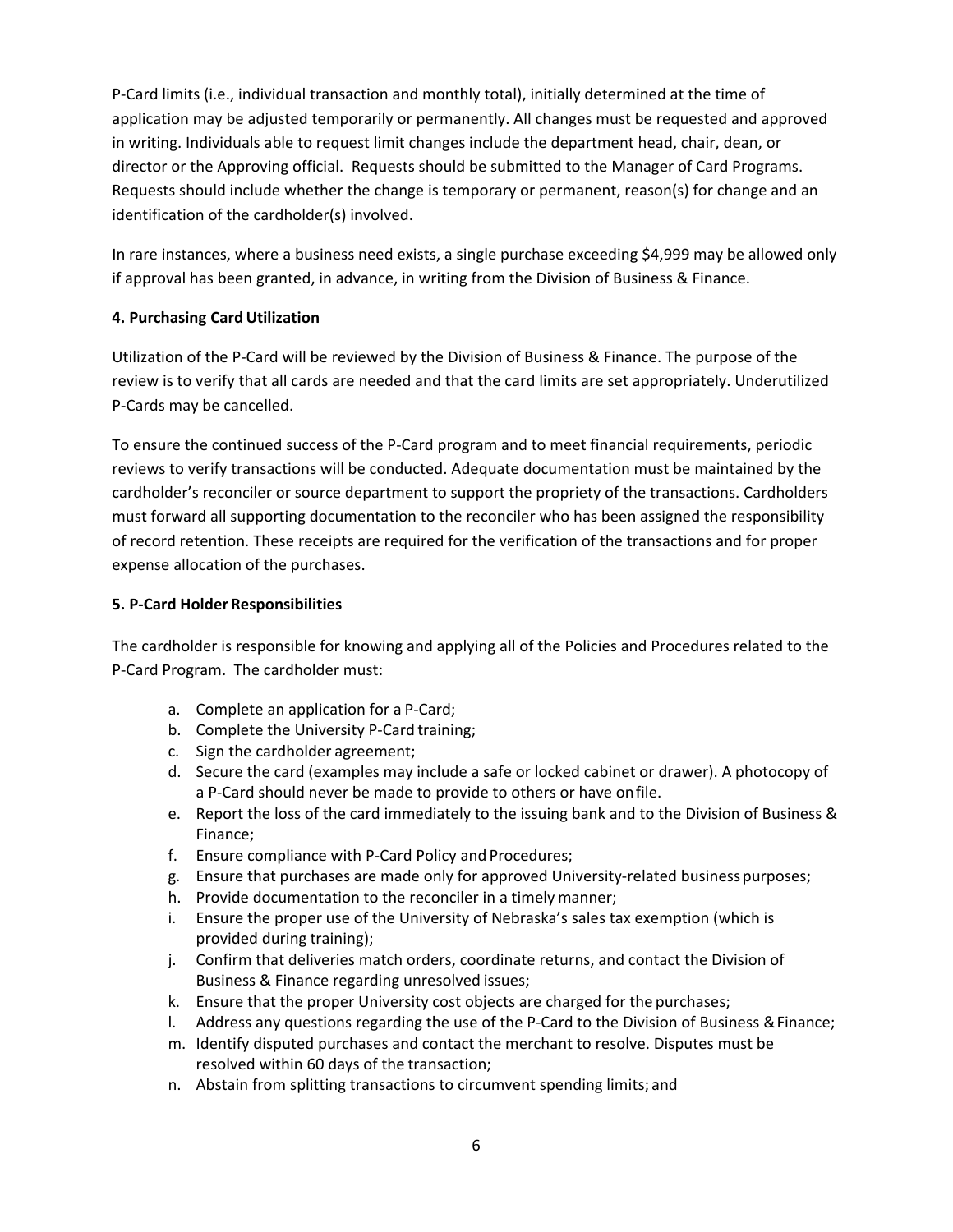o. Upon employment separation or change in department, notify the Division of Business & Finance;

Sharing card information is a violation of policy. Card sharing may result from physically or verbally sharing card information. Cardholders should authorize orders on their own accounts. Observations of card sharing behavior should be communicated to the Division of Business & Finance.

### **6. Reconciler's Responsibilities**

Reconciliation is defined as the matching of P‐Card charges to receipts or other supporting documentation, identifying the purchase within the University's accounting system and assisting with the resolution of disputes and discrepancies.

The department approved reconciler is responsible for the following:

- a. Complete the University P‐Card policy and reconciliation training;
- b. Sign a P‐Card reconciler agreement;
- c. Ensure each transaction complies with P‐Card policies and procedures;
- d. Review and reconcile all cardholder transactions in a timely manner;
- e. Retain P-Card documentation according to the University record retention policy;
- f. Track disputed items to ensure credit;
- g. Ensure that proper documentation, including the business purpose, is provided in support of all P‐Card transactions;
- h. Ensure that the transactions are for appropriate University business uses;
- i. Ensure the proper cost objects and general ledger accounts are used;
- j. Notify the Division of Business & Finance of his/her separation of employment, change in department, or extended leave; and
- k. Address questions regarding the use of the P‐Card to the Division of Business & Finance.

While the following details are allowed and useful within the supporting documentation, they are not considered a description:

- vendor or brand name;
- make, model or manufacturer;
- invoice date or number;
- location(s);
- dimensions(s);
- $\bullet$  color(s);
- vehicle number;
- repair order;
- quote;
- project, part, vendor's item, SKU or work order number;
- material make-up; and
- business purpose (included on voucher).

A reconciler should identify each charge with a simple description that best represents the purchase. When many items are purchased in a single transaction, items of higher dollar value should be reported foremost. Vague terms, when used alone, such as supplies, labor, parts, repair, various, service, credit for returned items, and material are not sufficient. For split transactions, ensure an accurate description for each charge.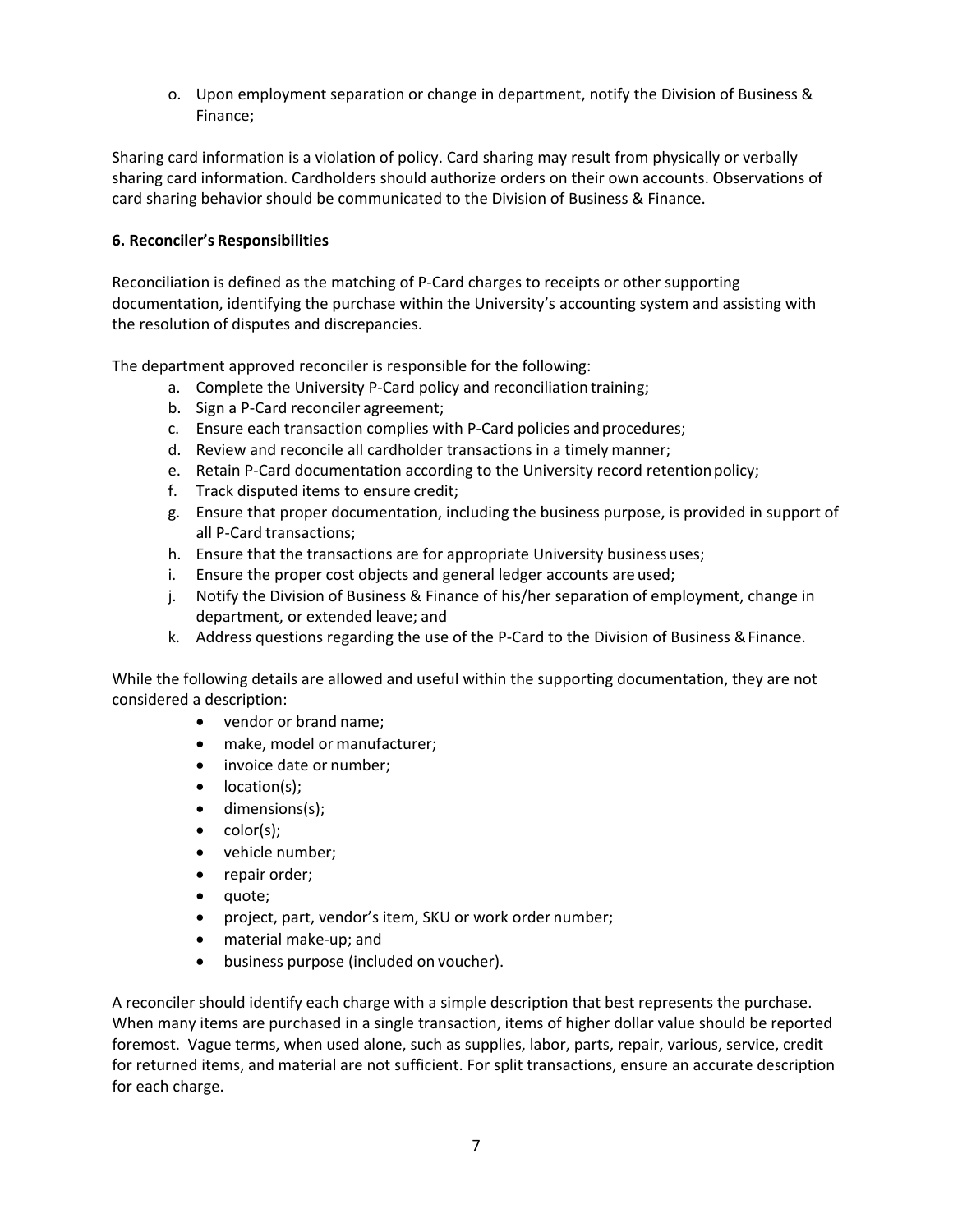# **7. Monitoring Activities and Other Business & Finance Review**

One of the key concepts in internal control systems is monitoring, which assesses the quality of the systems' performance. The scope and frequency of monitoring activities depends on management's assessment of risks and the effectiveness of on‐going monitoring activities.

Monitoring activities represent a valuable control that completes the system of internal controls in operations. Examples of monitoring activities include the following:

- Reviews of daily transactions, new applications/changes/deletions, error and exception logs, workflow reports, transaction warning reports, and batch errors;
- On site assistance visits or desk reviews of reconcilers;
- Reviews of parked transactions;
- Reviews of declined purchases and spending limits;
- Reconciliation of the approved cardholders list between SAP and the bank servicing the P‐Card program, and
- Review of MCCs (merchant category codes).

Monitoring activity should be properly documented and maintained.

Department or college P‐Card activity and procedures are subject to on‐site review at any time. Reviews may include, but are not limited to, sampling of purchasing activity, physical observations of purchases, interviewing staff, and reviewing documentation and participant roles.

#### **8. Documentation Requirements**

Original, legible documentation must support the legitimate business purpose of all transactions made with the P-Card. Documentation should include the name of the supplier/vendor, the date, the item(s)' description and pricing, applicable taxes and ancillary charges and the total amount of the transaction. Supporting documentation should clearly identify and affirm the cardholder's role in the purchase, including his/her authorization and each receipt should match the charge on the card. Only University addresses should be used for billing and shipping references when ordering.

A business purpose must be stated within the documentation. Business purpose is defined as identifying why a purchase was necessary. Typical reasons may include, but are not limited to, general supplies, repair and maintenance, employee or professional development, research or lab use, resale, instruction or classroom use, outreach, extension education and student use. A cardholder may reference a particular event, machine/equipment or project.

No adjustments should be made to the original documentation. If additional information is needed, it should be attached to the original and signed and dated.

The following are examples of supporting documentation:

- a. Cash or sales receipts;
- b. Invoices;
- c. E‐mailed order confirmations;
- d. Internet screen print(s) of purchases;
- e. Packing slips, only if the dollar amount of the transactions is present and detailed purchase prices are included;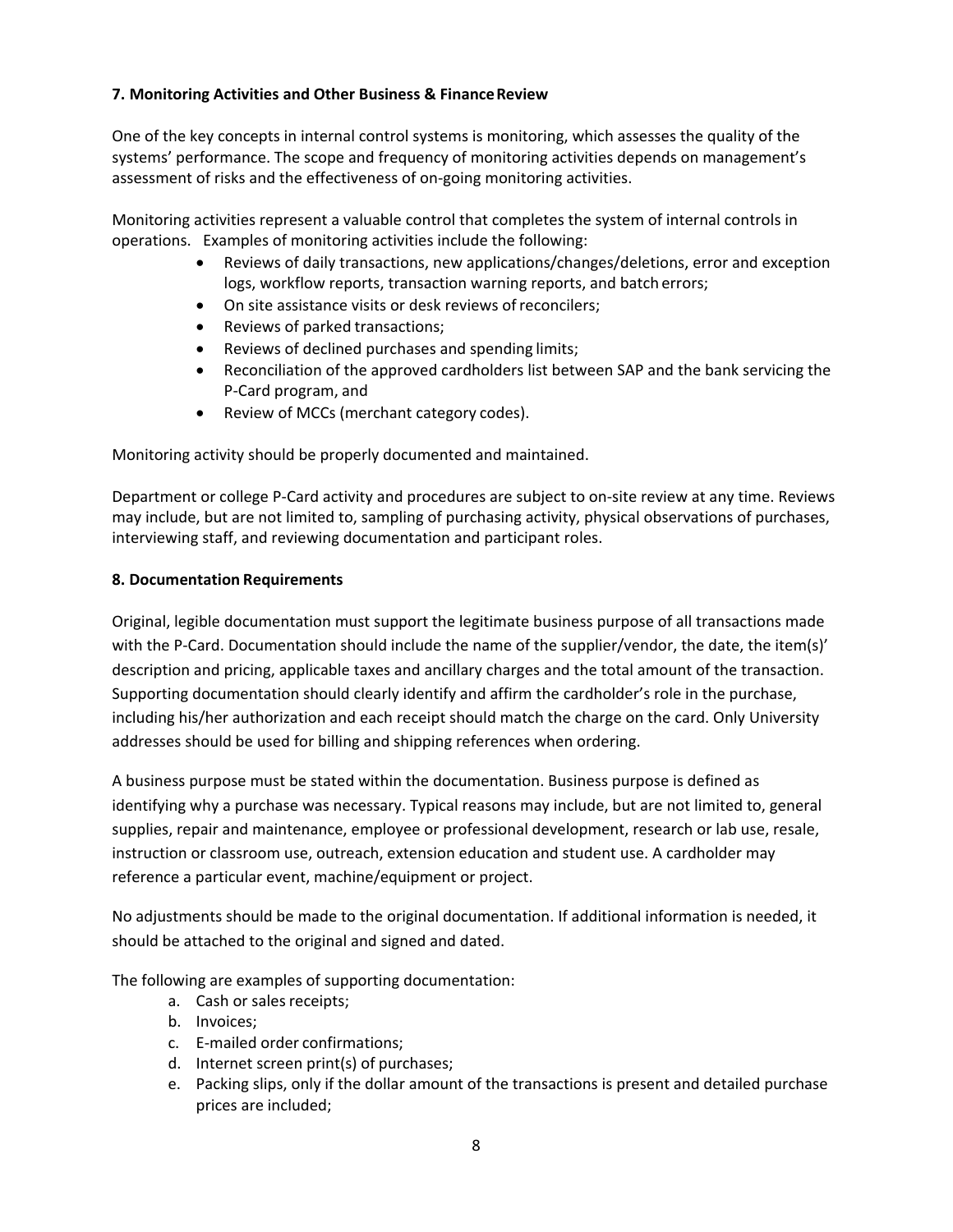- f. Subscription forms or dues statements; and
- g. Conference registration forms.

A description of the item purchased, easily understood by others not familiar with the purchase, must be provided.

Emails containing an attached receipt or confirmation should be filed. When a receipt or an original is not available from the merchant, a reason should be documented. When an original is maintained elsewhere, the location should be documented.

When a conference registration includes multiple fees and options (e.g., lodging, transportation, social event, meals, and guest(s), itemization of the charge is necessary. An Internet print‐screen from the sponsor or host's website may be used when the receipt does not include these details. Conference location and date(s) should be stated within the documentation.

# **9. Record Retention**

Transaction records must be filed according to the University record retention policy. University record retention policy can be found at http://nebraska.edu/bylaws-and-policies/records-retentionschedules.html. When a Reconciler is outside the source department, the source department should maintain a copy of its transaction records.

# **10. P‐Card Controls**

The responsibility for financial control of the P‐Card rests with the department. The department chair, head, or director is responsible for ensuring that purchasing duties are performed with competence and honesty, and the department is responsible for monitoring the effectiveness of its controls. The appropriate use of the P‐Card lies not only with the cardholder, but also with the approving department. The following are examples of internal controls:

- a. Approving P‐Card applications;
- b. Reviewing all ledgers showing P‐Card activity;
- c. Approving all reconcilers; and
- d. Assuring that all P‐Card holders comply with policies and procedures.

# **11. How to use the Purchasing Card**

All employees and affiliates of the University of Nebraska are responsible for the proper handling of confidential or proprietary information that they have access to or use to perform their job duties. Protecting a P‐Card number as well as other sensitive information helps limit the University's liability and reduce the chance of fraud or identity theft. This includes P‐Card numbers and vendor bank and federal identification numbers that may be required in the vendor payment process.

Procedures to follow when using the P‐Card:

- a. Identify an appropriate business use;
- b. Determine if the transaction total is within the P‐Card limits. Exceptions to transaction limits may be obtained in advance (see section 15, "Purchasing Card Exceptions");
- c. Check the list of restricted commodities to confirm that the purchase is allowable on the P‐ Card; and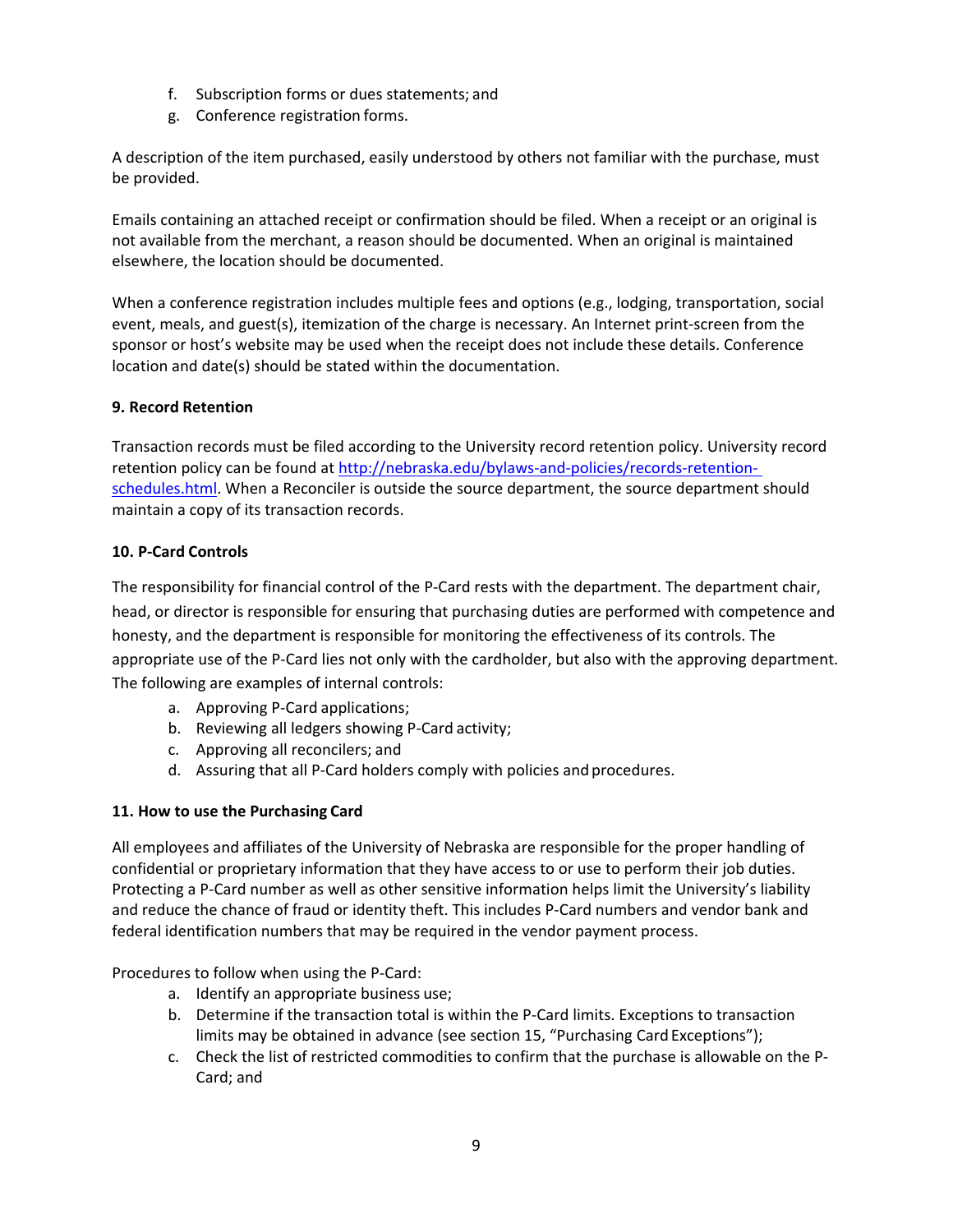d. If the product or service being purchased is available from a current University "preferred vendor" or via eSHOP, the order should be placed with the preferred vendor or eSHOP vendor due to the significant savings in time and money these options offer.

Contact the vendor/supplier and:

- a. State that you are calling from the University of Nebraska and that you will be making a credit card purchase;
- b. Emphasize that the University of Nebraska is Nebraska sales tax exempt;
- c. If the vendor/supplier requests the University of Nebraska sales tax exempt number, provide the number listed on the front of the P‐Card;
- d. The vendor may request a copy of a Form 13 as proof of the sales tax exemption. If a Form 13 is requested from the vendor, contact the Division of Business & Finance;
- e. Do not e‐mail, or scan the P‐Card number, expiration date or security code to the vendor/supplier;
- f. Order item(s);
- g. Give vendor/supplier the P‐Card number and expiration date and, if necessary, the 3‐digit code from the back of the card. If a merchant has P-Card information on file, confirm the P-Card number is that of the purchaser's account;
- h. Give vendor/supplier the cardholder name, the department name, and the complete University delivery address (building name, room number, and street address) to ensure proper delivery; and
- i. Make sure that the appropriate department personnel have authorized the purchases, and that all departmental procedures have been followed.

While not preferred, merchants of certain commodities typically accept orders via fax. For this reason, faxing card information is allowed. The P‐Card number should be masked after completing a fax.

P‐Card numbers should be provided verbally as required to complete the purchase or payment transactions. If a vendor requests confirmation of a University credit card number, provide only the last four digits of the P‐Card number or complete a phone call to the vendor.

The purchase transaction documentation must be retained according to University of Nebraska Record Retention Policy. (See section 9, "Records Retention.")

# **12. Acceptable Purchases**

Examples of typical P‐Card transactions include, but are not limited to, the following:

- a. Books, training materials and subscriptions;
- b. Conference registrations;
- c. Advertising services;
- d. Athletic supplies;
- e. Laboratory supplies;
- f. Safety supplies;
- g. Intercampus and intra‐campus payments;
- h. Food (see campus specific provisions); and
- i. Gift cards (see campus specific provisions).

#### **13. Prohibited Purchases**

Examples include: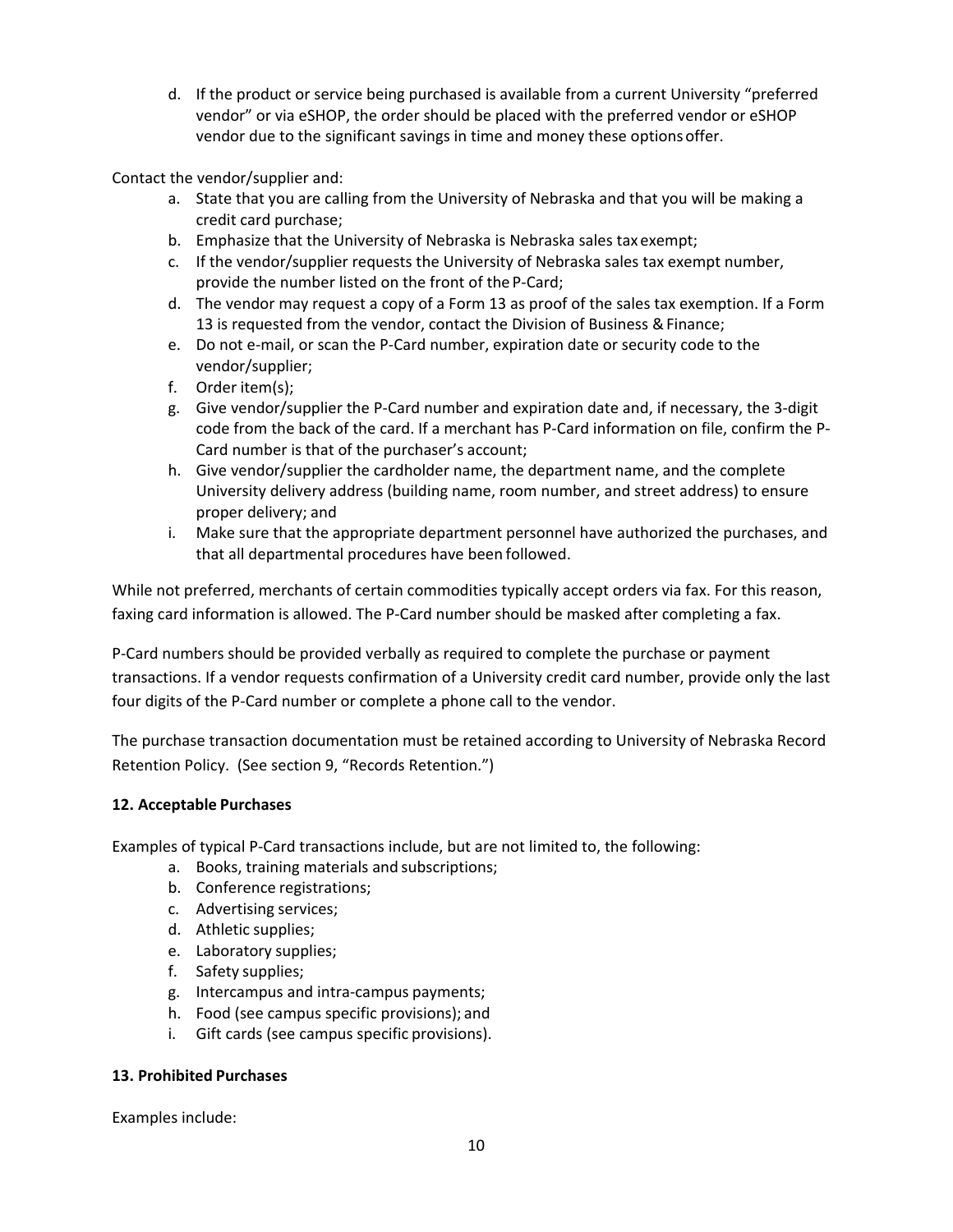- a. "Pyramiding" (dividing a large purchase into smaller ones to bypass a spending limit);
- b. Personal use of any kind;
- c. Gifts, donations, contributions, or celebrations ;
- d. Payments to individuals, employees, or students for any reason; and
- e. Cash advances.

A more detailed list of permissible and non‐permissible purchases is available as part of the P‐Card training class or from the Division of Business & Finance.

#### **14. Procedures for Violations of the Purchasing Card Policy**

Two violations of the P‐Card policy within a calendar year may result in the termination of P‐Card privileges for a period up to one year; however, a single violation, depending on the severity, may also result in immediate termination of P‐Card privileges. A notice of violation will be sent to the cardholder, reconciler, and supervisor, approving official and the department chair, head, dean, or director. Issuance of a new card after the one year period will require a new application and successful completion of the P‐Card Training. Examples of common violations include exceeding a single transaction limit, using the card for restricted commodities (i.e., gifts, donations, partial payments), pyramiding and personal use. Card sharing may result in loss of card privileges for a period of not less than one year. In extreme cases, card privileges may be permanently suspended.

Fraudulent use of the P‐Card will result in corrective actions in accordance with the policies of the Department of Human Resources, including reimbursement and the possibility of termination.

#### **15. Purchasing Card Exceptions**

Exceptions to the P‐Card restrictions may be granted, in advance of the purchase, upon written request from the user department and with written approval from the Division of Business & Finance. Policy exceptions may be granted temporarily or permanently, in advance of the purchase. Individuals able to request policy exceptions include the department head, chair, dean or director or the Approving official. Requests should be submitted in writing to the Assistant Vice Chancellor – Financial Services/Business & Finance. Written approval should be filed with the purchase or within the business office.

The Assistant Vice Chancellor – Financial Services/Business & Finance may delegate this authority.

#### **16. Purpose for Merchant Category Codes**

In most national credit card systems, suppliers are assigned a four‐digit code according to their Merchant Category Classification (MCC). These codes are used in the University's system as a reference and, where necessary, to block certain supplier purchases. Only MCC codes identified as allowable will be "open", whereby charges may be made and processed. All requests for exceptions to blocked MCCs must be justified in writing to the Division of Business & Finance who, along with the department, will retain a copy of the justification. The Division of Business & Finance will notify departments in writing if approval has been granted. (See section 15, "Purchasing Card Exceptions")

#### **17. Third Party Providers**

All third party payment providers such as PayPal require a statement of business purpose for the transaction. Included with this information should be a description of the items purchased and the vendor name.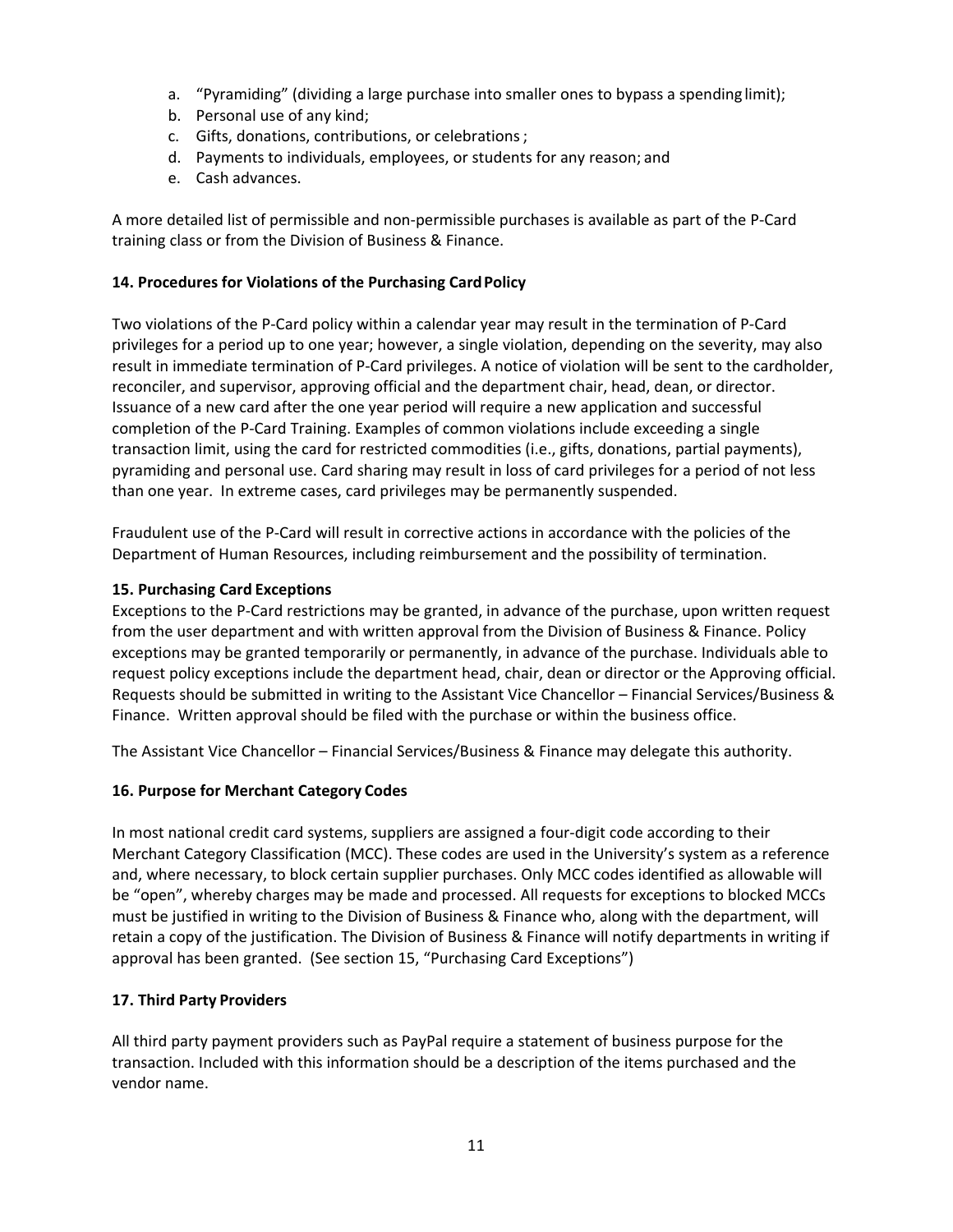#### **18. Rebates, Rewards, Promotional Items**

No rebates, rewards, or promotional items shall be accepted by the cardholder as a result of the P‐Card transaction for his/her personal use. These may be accepted by the cardholder's department or the University for appropriate departmental/institutional business use.

#### **19. Sales Tax**

As a rule, the University is exempt from paying Nebraska sales tax. The University of Nebraska sales tax exemption number is printed on the front of the P-Card. In the event that the merchant mistakenly charges sales tax that exceeds \$20, the cardholder should seek reimbursement as soon as possible.

Cardholders should cooperate and accommodate unique system and procedural processes used by merchants to honor sales tax exemptions. Cardholders are encouraged to notify the Division of Business & Finance of merchants with special procedures.

The appropriateness of sales tax depends on where the item(s) was delivered or possession was taken. The University is exempt from paying sales tax in Nebraska and some other states. The effort to recover the charges should be documented. This documentation may be in the form of a fax, e-mail or manual notations of verbal communications made with the merchant. If a merchant's normal business practice precludes reimbursement, please contact the Division of Business & Finance for assistance.

#### **20. Preferred Vendor Contracts and eSHOP**

The University has developed several preferred vendor contracts that provide significant savings to the University in terms of both time and money. Departments are strongly encouraged to use these contracts as well as eSHOP. Please see your campus Procurement/Purchasing department for more information.

# **21. Emergency Planning and Preparedness**

P‐Card use may be incorporated into University emergency response plans to enable business continuity and to provide relief measures during times of critical need. In these instances, it is expected that cardholder, commodity and limit parameters may vary from the norm. Such arrangements should be made in advance.

# **22. Attempts on the Card (aka Declines)**

Attempts on cards are transactions declined by the P‐Card bank. Declined transactions are reviewed regularly for compliance and may result in a violation, depending upon the nature of the purchase. Common declines result when:

- a cardholder's single or monthly purchase limit is exceeded;
- a merchant provides inaccurate cardholder's address, zip code, card expiration month/year or CVC code;
- the bank suspects a purchase as suspicious, high risk or activity is fraudulent;
- a foreign merchant is involved;
- a closed account is used; and
- a restricted commodity (MCC) or merchant is used.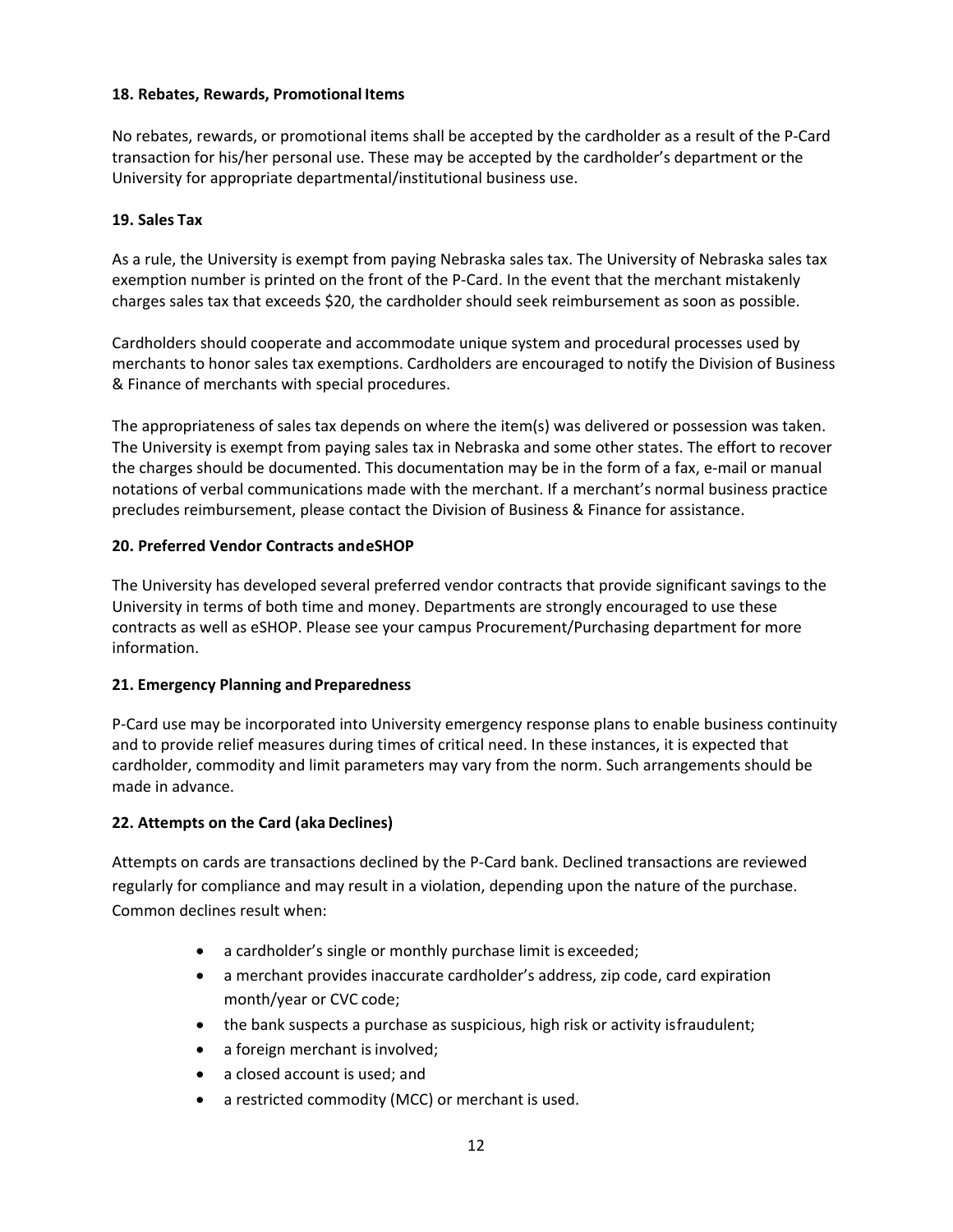A transaction that exceeds a single transaction limit or is a prohibited commodity may result in a violation.

When a card is declined, a cardholder should verify the accuracy of the address, expiration and CVC information used by the merchant and that limits are appropriate. The P‐Card administration can be contacted for additional assistance.

#### **23. Contact Information**

Report a Lost/Stolen Card or Disputed Item:

 Bank Customer Service (lost/stolen card, disputed items, card acceptance) as identified on the back of the card.

Any questions regarding the Program Policies and Procedures should be directed to the following University of Nebraska campus contacts.

Lincoln: Card Programs, 402-472-5613, pcard@unl.edu Medical Center: Procurement, 402‐559‐5400 Omaha: Procurement, 402‐554‐2386, unoprocurement@unomaha.edu Kearney: Business Services, 308‐865‐8525

Misuse or Fraudulent Use of Purchasing Card:

 Office of Internal Audit, Lincoln – 402‐472‐6285 Office of Internal Audit, Kearney – 308‐865‐8222 Office of Internal Audit, Omaha – 402‐554‐2343 Office of Internal Audit, UNMC – 402‐559‐5824 State Ombudsman – (800) 742‐7690 or Nebraska Auditor of Public Accounts – 402‐471‐2111